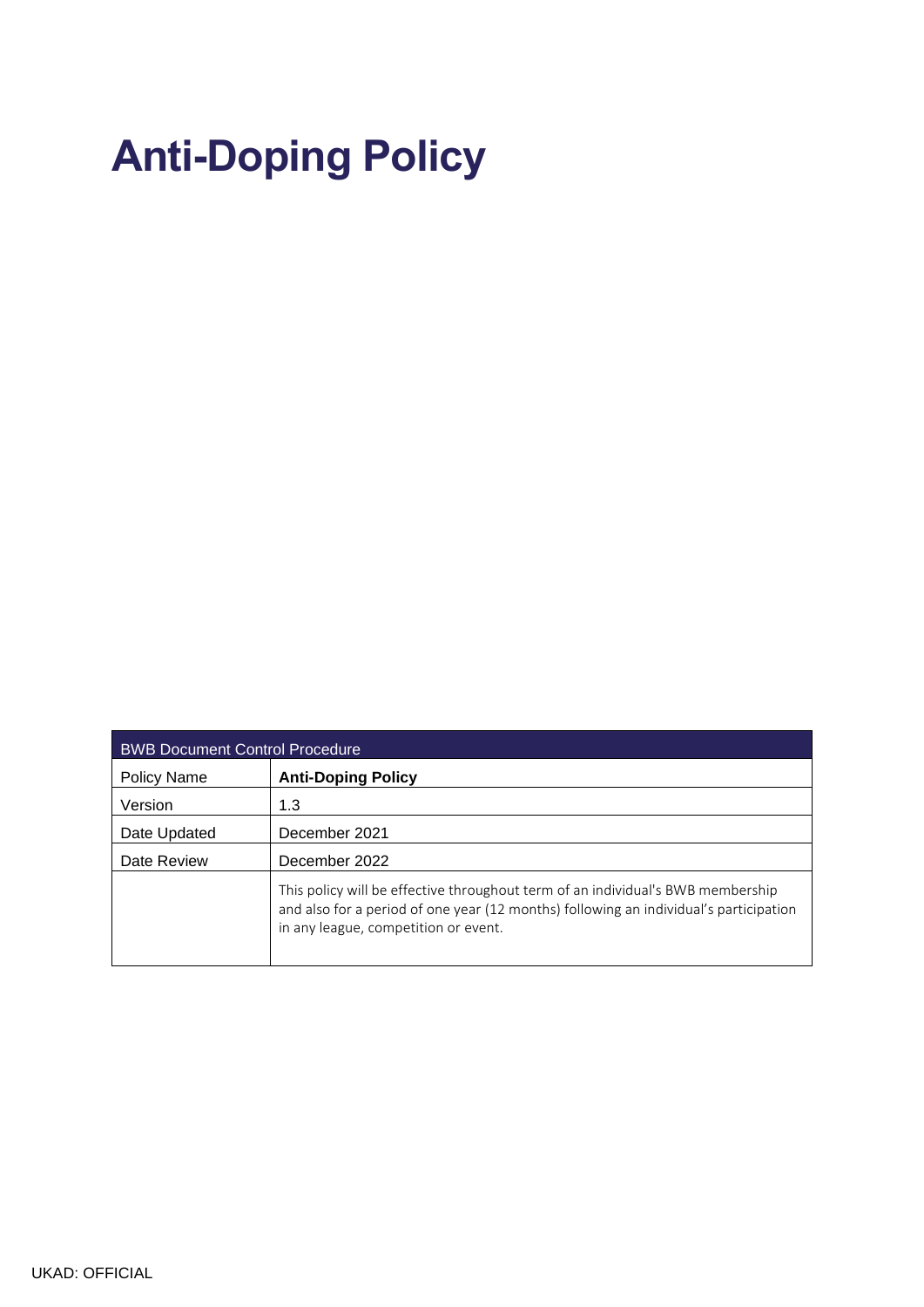#### **1. Embedding British Wheelchair Basketball's Mission and Values**

British Wheelchair Basketball is committed to enabling a safe, inclusive and welcoming environment across our sport. Our mission to transform people's lives through wheelchair basketball threads through all aspects of participation; from training to competition, supporters to players, from domestic to international competition.

Our values symbolise our unique DNA and the culture of British Wheelchair Basketball – the values of pride, grit, united and drive, will be considered in the execution and interpretation of all policies and governance.

British Wheelchair Basketball's policies support the delivery of world-class governance across the sport and enable the realisation of our commitment to safely and inclusively engage with all participants and deliver both the mission and values of this outstanding sport.

British Wheelchair Basketball is committed to ensuring a Clean Sport environment across all activities

British Wheelchair Basketball actively encourages all athletes, staff, coaches and officials read the UK Anti-Doping rules and make a commitment to remain abreast of any changes to the code.

British Wheelchair Basketball also actively encourages all athletes, staff and coaches familiarise themselves with GlobalDRO and Informed Sport.

#### **2. Data Notice**

Personal Data will be handled during the implementation of British Wheelchair Basketball's policies. This Personal Data will be managed in line with British Wheelchair Basketball's Privacy Notice.

Please note that there will also be instances where personal data will be shared with third parties outside of British Wheelchair Basketball, either in carrying out our legal responsibilities or in retaining professional support.

Any information disclosed, discovered or shared with BWB relating in any way to an Anti-Doping Rule Violation will also be shared directly with UKAD. This will be processed in line with UK Anti-Doping Rules and Privacy Notice.

Where the implementation of the Policy concludes in the imposition of sanctions, the individuals name, violation and sanction will be shared with interested parties (inside and outside of the sport) and via the British Wheelchair Basketball website.

#### **3. Anti-Doping Rules**

The anti-doping rules of British Wheelchair Basketball are the UK Anti-Doping Rules published by UK Anti-Doping Limited (or its successor), as amended from time to time. Such rules shall take effect and be construed as rules of British Wheelchair Basketball. In becoming a member of British Wheelchair Basketball, all members agree to comply with the rules of British Wheelchair Basketball which includes agreement not to engage in any doping related activity. The UK Anti-Doping Rules can be found at<https://www.ukad.org.uk/anti-doping-rules>

# **4. Jurisdiction**

UK Anti-Doping (UKAD) is responsible for the implementation and management of the UK's National Anti-Doping Policy and their mission is to protect the right of athletes to compete in clean sport. UKAD ensure sports bodies comply with the World Anti-Doping Code by working with sports bodies to deliver education and information, carry out testing, undertake intelligence management and prosecute anti-doping rule violations.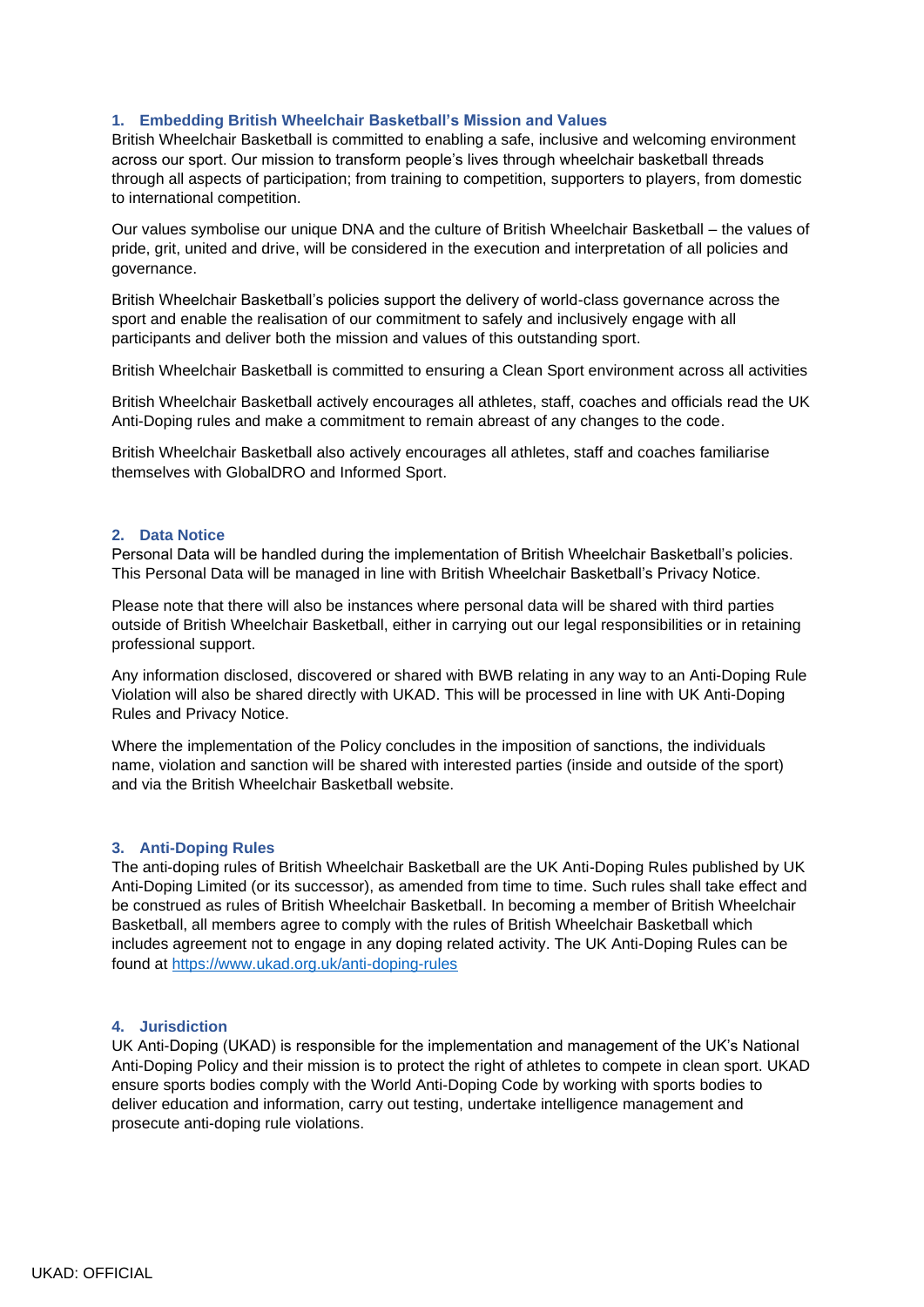# **5. Responsibility**

The UK Anti-Doping rules shall apply to (and bind) the following groups and any other persons under the jurisdiction of British Wheelchair Basketball.

All participants of the sport are bound by the UK Anti-Doping Rules and it is their own personal responsibility to ensure that they are acquainted with and comply to them.

- **Direct governance relationships with BWB via membership:** All Athletes (including international athletes) and support personnel who are members of British Wheelchair Basketball or affiliate organisations or licensee's (including any clubs, teams, associations or leagues) or otherwise under the jurisdiction of British Wheelchair Basketball
- **Direct governance relationships with BWB via activity participation:** All Athletes (including international athletes) and Athlete Support Personnel participating in such capacity in events, competitions, and other activities organised, convened, authorised or recognised by British Wheelchair Basketball or any of its members or affiliate organisations or licensees (including any clubs, teams, associations or leagues), wherever held;
- **Third Parties – HPPs/EIS/BWB Board/BWB Staff:** Any other Athlete (including international athletes) or Athlete Support Personnel or other Person who, by virtue of a contractual arrangement or otherwise, is subject to the authority of British Wheelchair Basketball for purposes of anti-doping;
- **Anyone not included in the first three groups - this might include volunteers, parents, etc:** Any other Person over whom the Code gives UKAD authority of British Wheelchair Basketball; whether or not such person is a citizen of or resident in the United Kingdom.

# **6. Testing and Testing Minors**

The UK Anti-Doping Rules / NGB's anti-doping rules apply to all participants of the sport, including Minors, and they make all participants subject to drug Testing. For the purposes of those rules, consent of a parent or guardian to the Testing of a Minor is deemed to follow automatically from the fact that the Minor has been permitted by their parent or guardian to participate in the sport of wheelchair basketball. Therefore, any Minors participating in the sport may be subject to drug testing.

Resources and helpful links regarding Anti-Doping are available via the British Wheelchair Basketball website – www.britishwheelchairbasketball.co.uk

# **7. Safeguarding Children and Adults at Risk**

It is the responsibility of all concerned to protect the safety and welfare of all participants involved in the Anti-Doping Process. Where children, young people or adults at risk are involved in the process, every effort should be undertaken to ensure their welfare is considered and protected.

Anti-Doping testing can take place at any BWB competition at any time during the Season, this includes children, young people or adults at risk.

Consent for testing is given by parents or guardians at the point to registration as a member of BWB, in line the with organisations terms and conditions.

When communicating with any athlete under the age of 18 in England, Wales and Northern Ireland, and 18 in Scotland, this will take place with the parent/carer or guardian present if available. Where testing is conducted at an event or game without the parent/carer or guardian in attendance, the individual may select a responsible adult to accompany them as a chaperone.

Safeguarding procedures during testing will follow the UKAD Testing Process for Minors found here [Testing Process for Minors | UK Anti-Doping \(ukad.org.uk\)](https://www.ukad.org.uk/violations/testing-process-minors)

BWB formal communication by post or email will be undertaken directly with the parent or guardian should the athlete be under the age of 18.